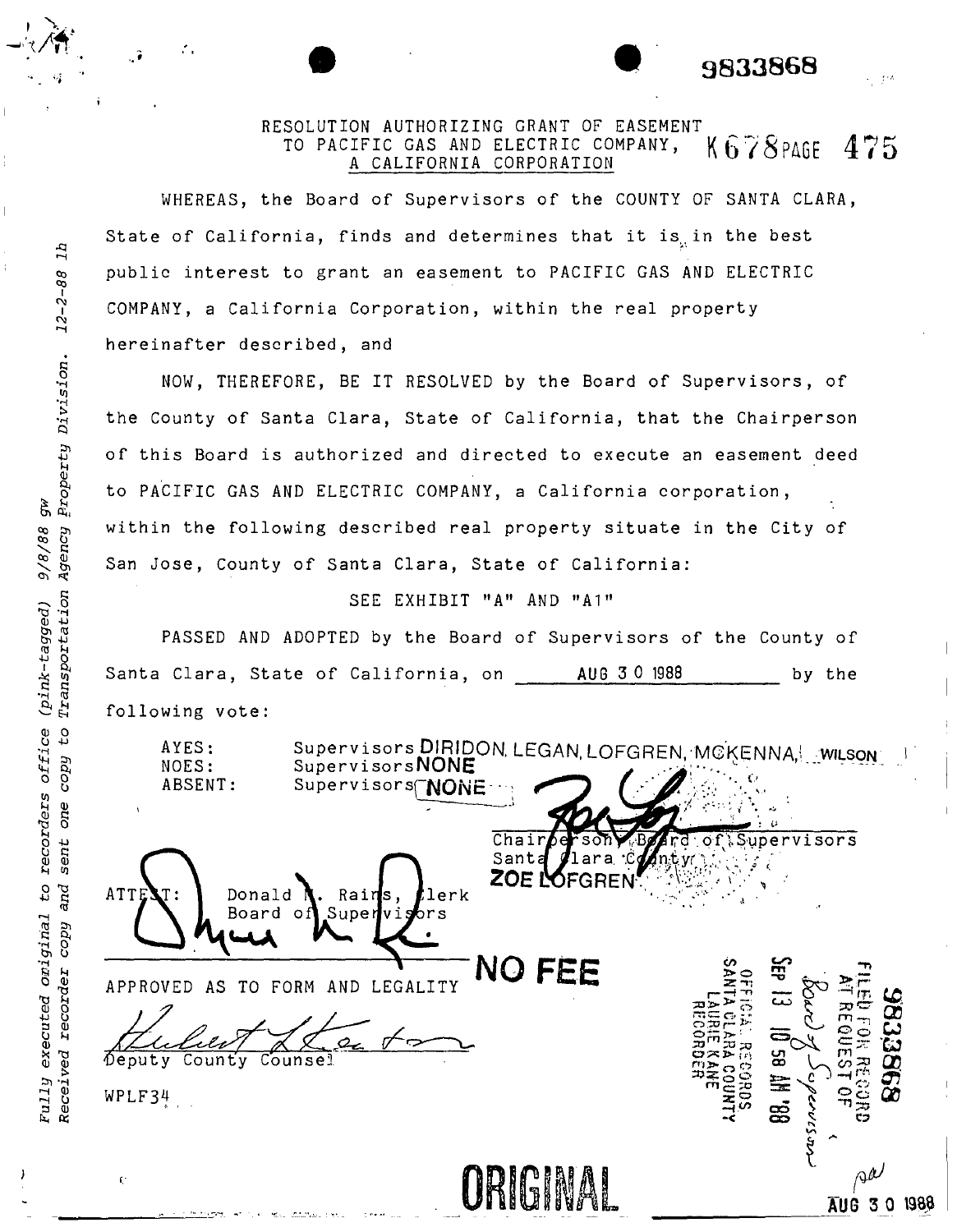$\bullet$  **EXHIBIT "A"**  $\bullet$  K678 PAGE 476

A strip of land of the uniform width of 5 feet lying 2.5 feet on each side of the line described as follows:

--- - -- ---------------

Commencing at the westerly terminus of a course in the northerly boundary line of PARCEL 1 as shown upon the Parcel Map filed for record in Book 566 of Maps, at Page 49, Records of Santa Clara County, which course according to the bearings and distances shown upon said parcel map has a bearing of East and a length of 80.00 feet, and running thence,

(a) WEST 64.6 feet

to the TRUE POINT OF BEGINNING of said strip of land; thence

(1) south 3012'east 6 feet to

a point within said lands.

The foregoing description is based upon a survey made by second party in June, 1988.

The description contained herein was prepared by me or under my direction and is true and complete as shown.

LS. 业 3727 twa SELL T. HANSON, JR. . 3727 - Expires 6-30-92 $GALV$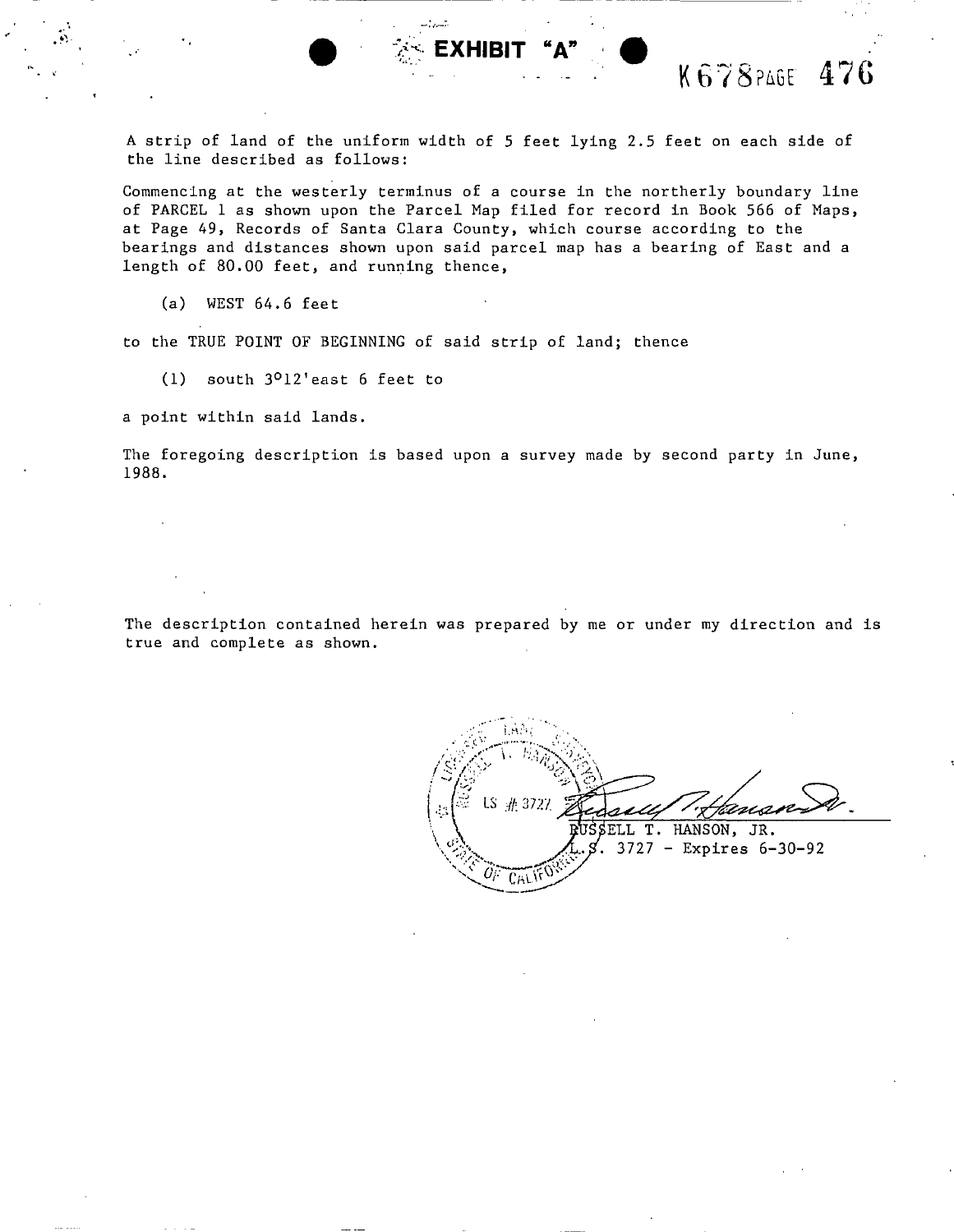62-3338 Rev. 5/85 K678PAGE 477 Right of Way Map (5E/4 of NW /4 of Sec, 20) Westerly terminus of a course in<br>the general northerly boundary<br>line of PARCEL 1 as shown<br>upon PM 566-M-49<br>(EAST 80.00') Moorpark Avenue<br>– so't to Lawrence Expressway Proposed OH # UG<br>| electric R/W  $EAST$  80.00'  $\mathcal{IIE}: WEST = 64.67$  $\overline{2.5}'$ 我好 说话 m 49 PM 566 County of Santa Clara PARCEL 5608 OR 112 TRACT  $\mathbb{N}_{\Omega}$  . 2730 812.6 LEGEND  $I/E$  10112 **LANDS**  $\Box$ APM 381-9 Map H-15  $R/W$ 図 Unless otherwise shown **TIE** 爴 all courses extend to or along boundaries or lines CITY, RANCHO, SUBDIVISION, ETC.  $\overline{\overline{\phantom{0}5^\circ}^{scate}}$  $3 - 18 - 88$ City of San Jose **SECTION TOWNSHIP** RANGE **MERIOIAN MDB+M** 20 75 /  $\mathcal V$ COUNTY OF SANTO Clara F.B.,  $144:32:108$ DR. BY:  $A$  CH. BY: снај DATE DESCRIPTION AUTH. BY CH. GM4622247\:\*\L127B4 San Jose.  $\mathbf{P}$ GwE **REFERENCES**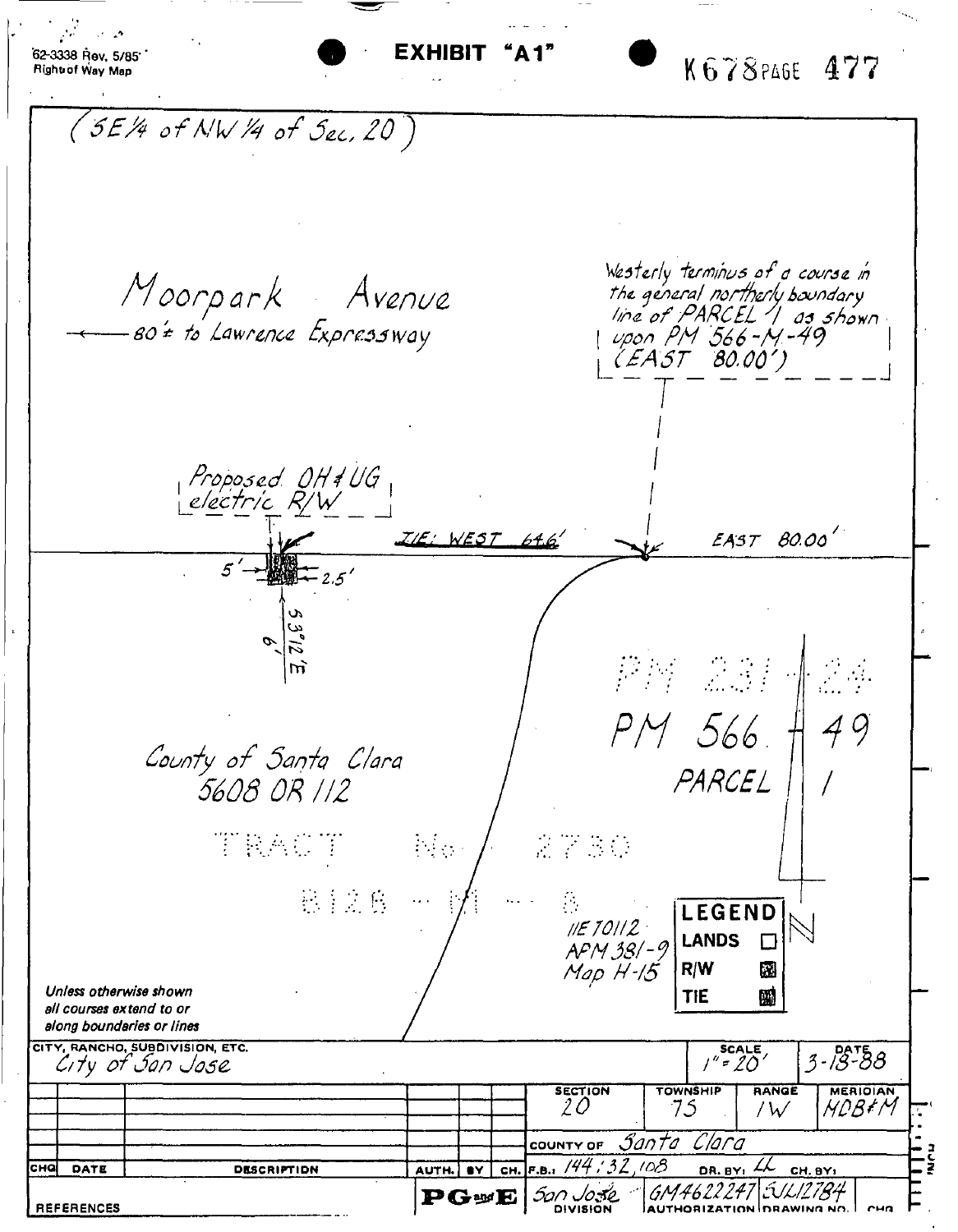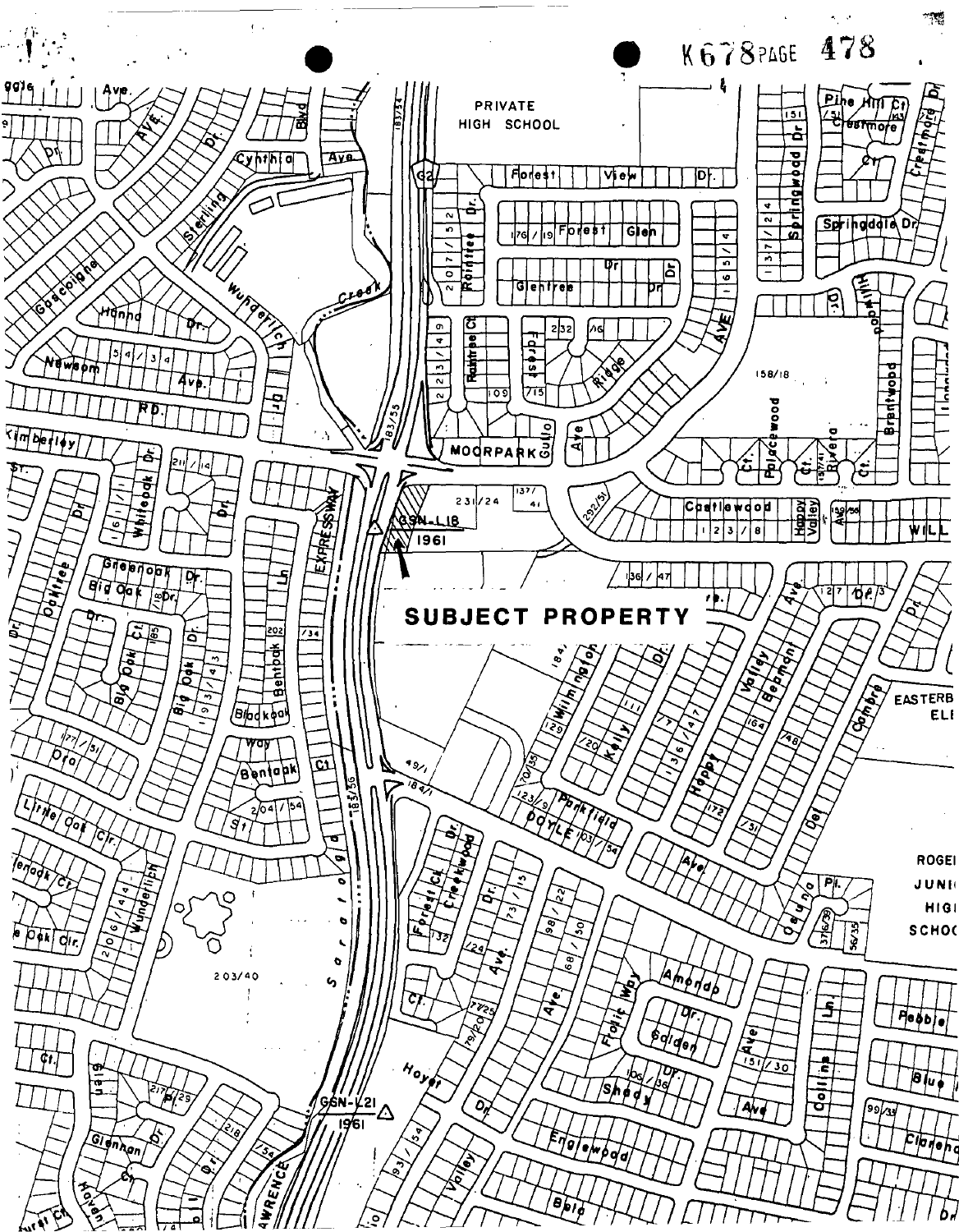|                                                                                                                                                                                                                                                                                                                                                                                                                                                                                                                                                    |               | and the company of the company                                                                                     |
|----------------------------------------------------------------------------------------------------------------------------------------------------------------------------------------------------------------------------------------------------------------------------------------------------------------------------------------------------------------------------------------------------------------------------------------------------------------------------------------------------------------------------------------------------|---------------|--------------------------------------------------------------------------------------------------------------------|
| AFTER REC<br><b>RETURN TO:</b>                                                                                                                                                                                                                                                                                                                                                                                                                                                                                                                     |               | 9833869<br>FILED FOR RECORD"<br>AT REQUEST OF                                                                      |
| County of Santa Clara                                                                                                                                                                                                                                                                                                                                                                                                                                                                                                                              |               |                                                                                                                    |
| Transportation Agency -<br>1570 Old Oakland Road, Suite 203 Allen<br>San Jose, CA 95131, Attention: I. Ho<br>المحمد المعاشرة<br>المحمد المعاشرة المحمد المحمد المحمد المحمد المحمد المحمد المحمد المحمد المحمد المحمد المحمد المحمد المحمد الم<br>Location: City/Unine _________________<br>Racording Fae<br>Documentary Transfer Tax \$<br><b>C Computed on Full Valua of Property Convayed, or</b><br><b>Computed on Full Valua Less Liens &amp; Encumbrances</b><br>Remaining at Time of Sale<br><b>Consideration or Valua Less Than \$100.</b> | <b>NO FEE</b> | SEP 13 10 58 AM '88<br>OFFICIAL RECORDS<br>SANTA CLARA COUNTY<br><b>LAURIE KANE</b><br><b>AECORDER</b><br>PAGE 479 |
| Signature of declarant or agent determining tax                                                                                                                                                                                                                                                                                                                                                                                                                                                                                                    |               | FOR RECORDER'S USE ONLY                                                                                            |
|                                                                                                                                                                                                                                                                                                                                                                                                                                                                                                                                                    |               | EASEMENT                                                                                                           |
|                                                                                                                                                                                                                                                                                                                                                                                                                                                                                                                                                    |               |                                                                                                                    |

COUNTY OF SANTA CLARA, a public body of the State of California,

first party, hereby grants to PACIFIC GAS AND ELECTRIC COMPANY, a California corporation, second party, the right from time to time to construct, reconstruct, install, inspect, maintain, replace, remove and use facilities of the type hereinafter specified, together with a right of way therefor, within a strip or parcel of land or along a route as hereinafter set forth, and also ingress thereto and egress therefrom, over and across the lands situate in the City of San Jose, County of Santa Clara, State of California, described as follows:

The parcel of land, described in the deed from Valley Title Company of Santa Clara County to County of Santa Clara dated May 17, 1962, and recorded in Book 5608 of Official Records at page 112, Santa Clara County Records.

Said facilities shall consist of:

 $\sigma$ 5

 $3/98/90$ 

Transportation-Admin, Dorothy Gullion

g  $\blacksquare$ 

wdw

 $9/8/88$ 

Recorder's Office

orig. (return ed)

 $\rightarrow$ 

will handle copy to PG&E)

Such poles, aerial wires, cables, electrical conductors with associated crossarms, braces, transformers, anchors, guy wires and cables, fixtures and appurtenances, as second party deems necessary and such underground conduits, pipes, manholes, service boxes, wires, cables and electrical conductors; aboveground marker posts, risers, and service pedestals; underground and aboveground switches, fuses, terminals, and transformers with associated concrete pads; and fixtures and appurtenances necessary to any and all thereof, as second party deems necessary located within the strip of land described as follows:

A strip of land of the uniform width of 5 feet lying 2.5 feet on each side of the line described as follows:

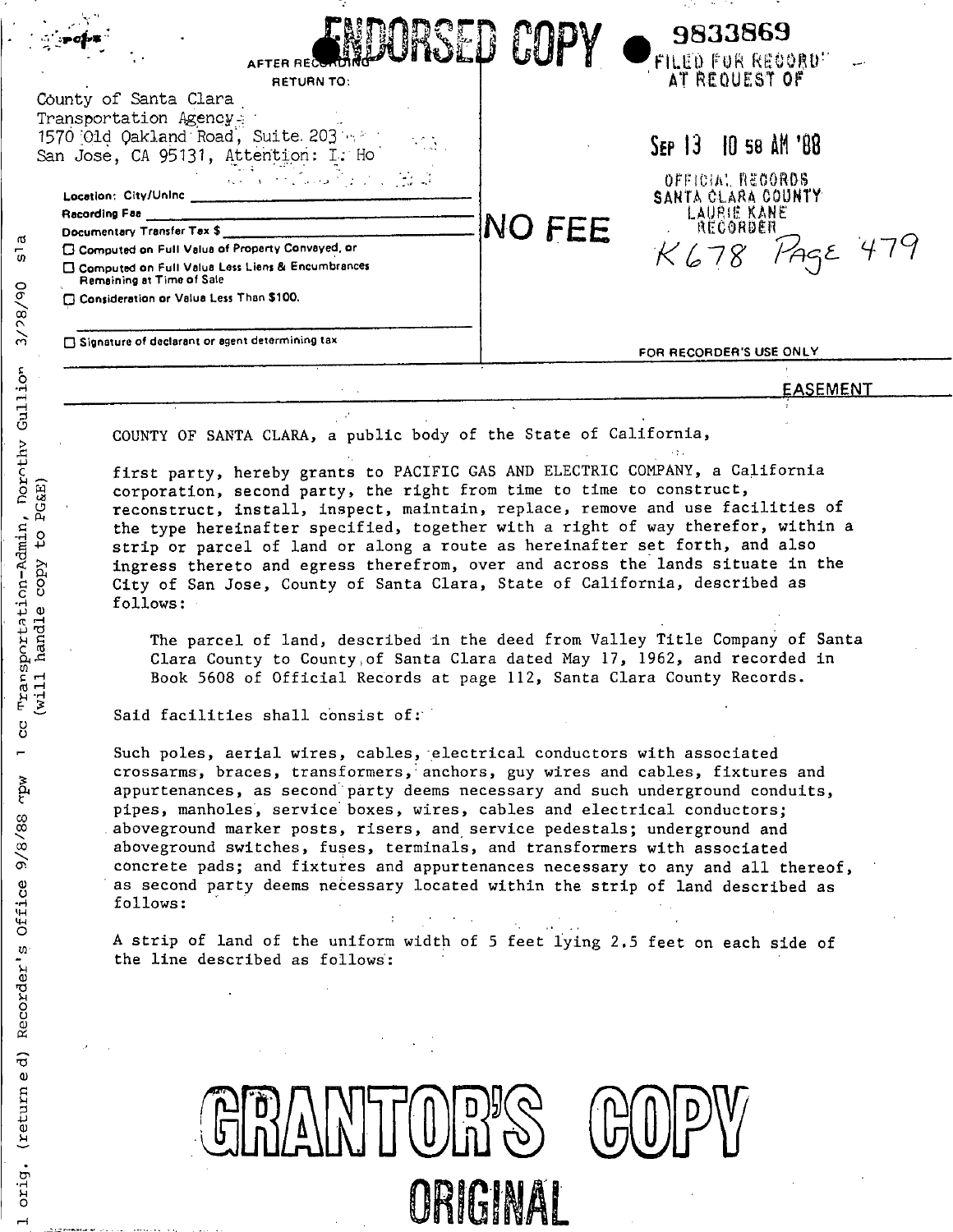Commencing at the westerly terminus of a course in the northerly boundary line of PARCEL 1 as shown upon the Parcel Map filed for record in Book 566 of Maps, at Page 49, Records of Santa Clara County, which course according to the bearings and distances shown upon said parcel map has a bearing of East and a length of 80.00 feet, and running thence,

(a) WEST 64.6 feet

**......•. '** .-

 $\dddot{\phantom{1}}$ 

to the TRUE POINT OF BEGINNING of said strip of land; thence

(1) south 3012'east 6 feet to

a point within said lands.

The foregoing description is based upon a survey made by second party in June, 1988.

The description contained herein was prepared by me or under my direction and is true and complete as shown.

LS # 3727 <u>tware</u> ELL T. HANSON, JR.  $3727 -$  Expires 6-30-92  $CALW$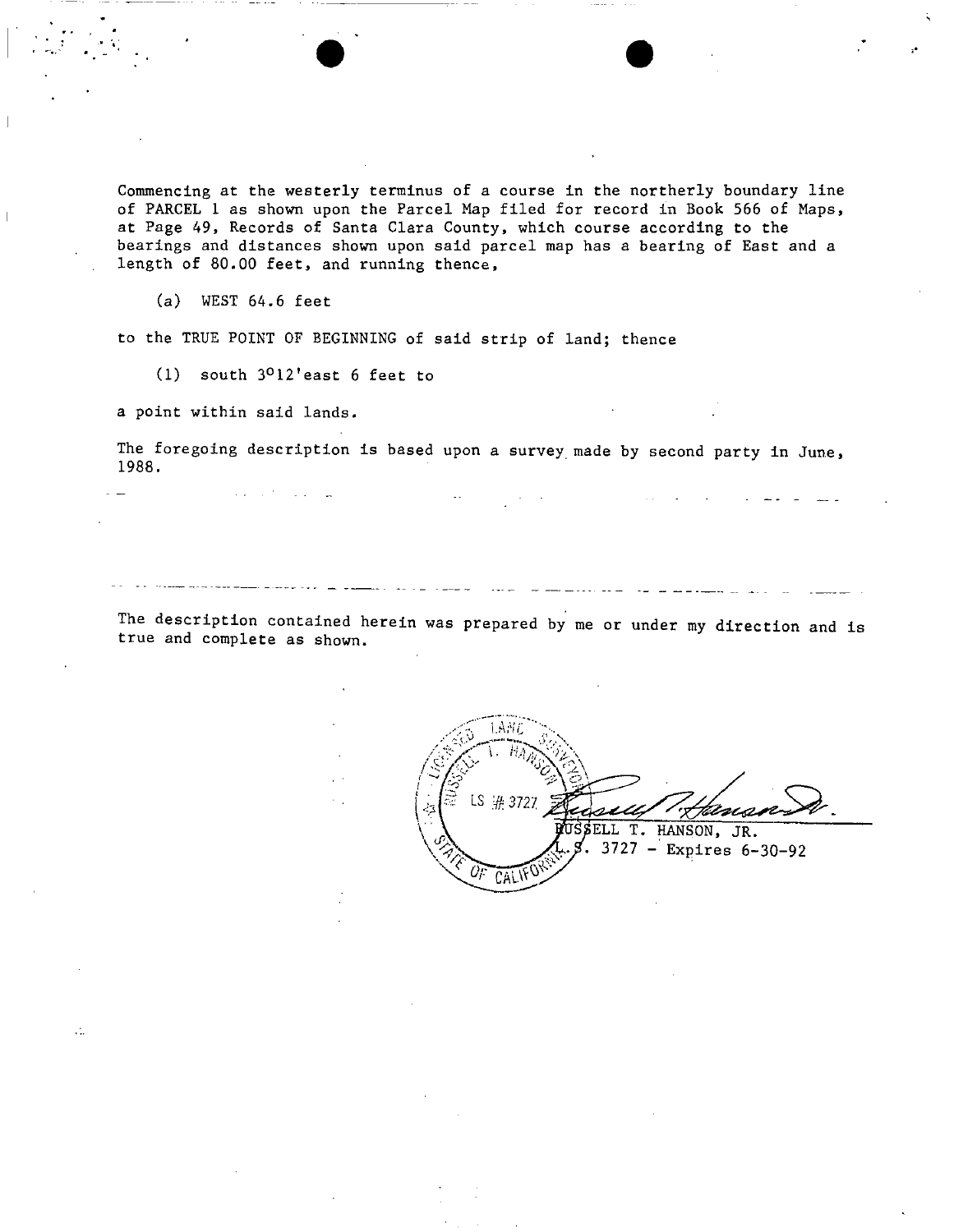4.216 **Public Bodies** Public Corporation, Agency, or Political Subdivision of the State of California

STATE OF CALIFORNIA *lestenter 1988*, before me, the On this  $b^{\pi}$ day of undersigned, a Notary Public for said State, personally appeared<br>
The Sale Service includes to be the personally known to me (or proved to<br>
me on the basis of satisfactory evidence) to be the person who executed this instr on behalf of the public body therein named, and acknowledged to me that the public body executed it.



Watery Public for said State Jones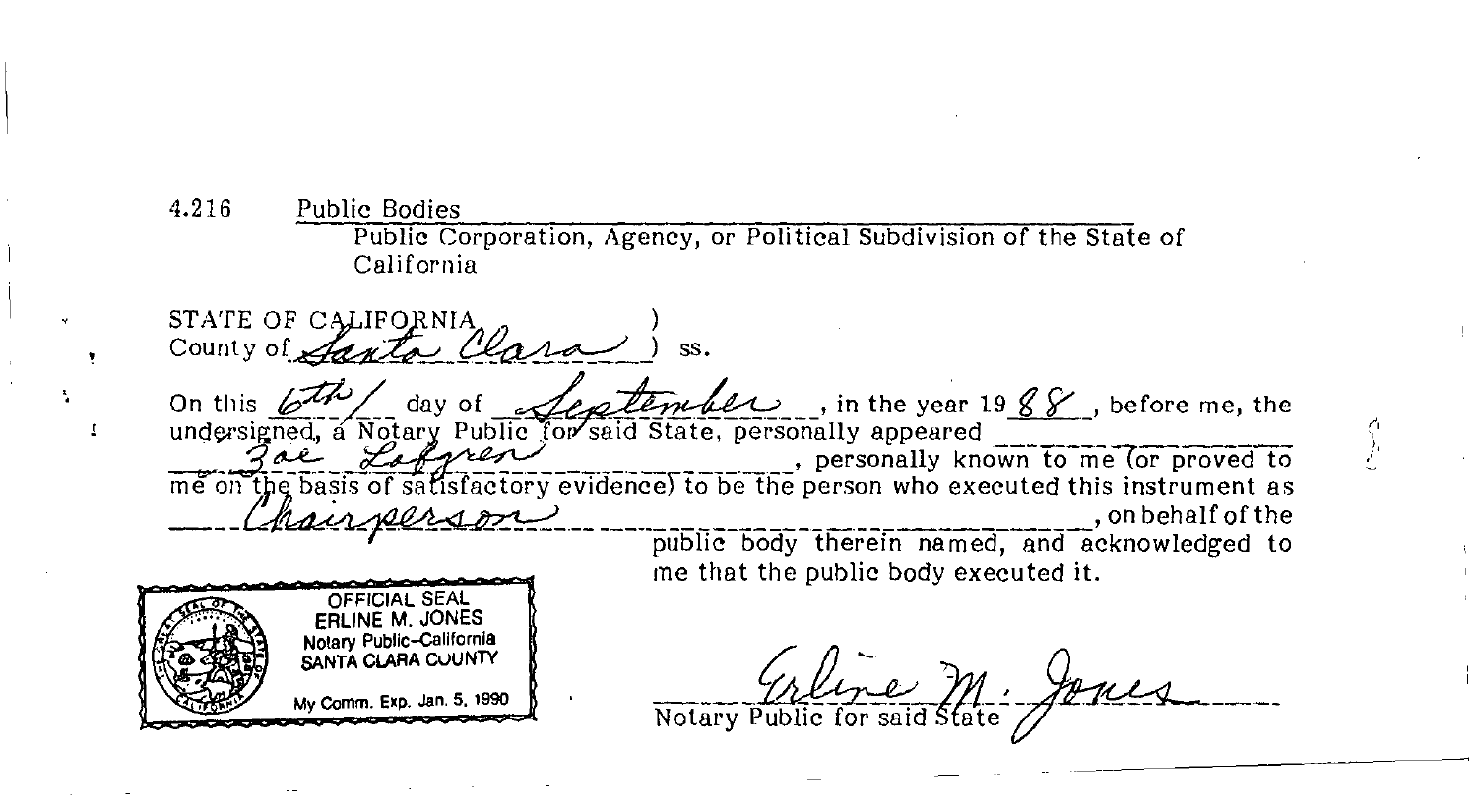First party shall not erect or construct any building or other structure or drill or operate any well within said parcel of land.

 $\bullet$   $\bullet$   $\bullet$ 

The provisions hereof shall inure to the benefit of and bind the successors and assigns of the respective parties hereto.

IN WITNESS WHEREOF first party has executed these presents this AUG 3 0 1988 day of , 19

COUNTY OF SANTA CI Chairpers icard **ZOELOF** by  $\sum$   $M$   $\sum$ 

Executed in the presence of:

:

I •

œ

**Qlerk of the Board of Supervisors DONAto M. RAfNS '**

**Witness** 

Mission Trail Region, San Jose Division, GM 4622247, 11E70112, Map H-1S, F.B.144:32, SJL 12784, SE 1/4 of NW 1/4 Sec 20, T.7S, R.1W, M.D.B.&M, LL.

FOR NOTARY'S USE ONLY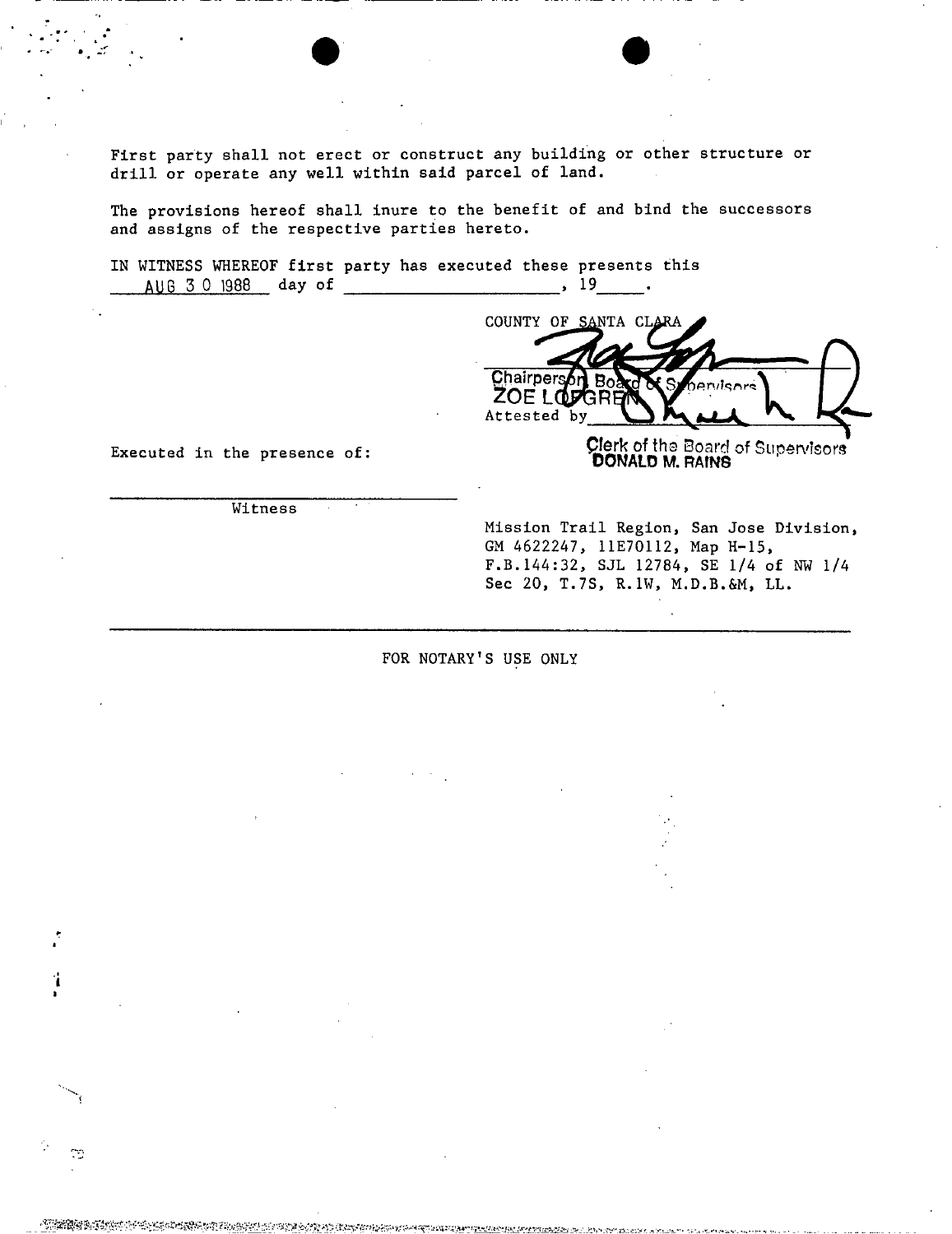|                                                       |                                 |                                                                                  |                                                                                                                                     | 20                        | COUNTY OF Santa Clara<br>CH. F.B.: $/44/32/08$ | 75                                | / $W$<br>DR. BY: $44$ CH. BY: | <i>MDB</i> #M                                                                                                                                                                                                                                                                                                                                                                                                                                                           |                                                                                                                                                             |
|-------------------------------------------------------|---------------------------------|----------------------------------------------------------------------------------|-------------------------------------------------------------------------------------------------------------------------------------|---------------------------|------------------------------------------------|-----------------------------------|-------------------------------|-------------------------------------------------------------------------------------------------------------------------------------------------------------------------------------------------------------------------------------------------------------------------------------------------------------------------------------------------------------------------------------------------------------------------------------------------------------------------|-------------------------------------------------------------------------------------------------------------------------------------------------------------|
|                                                       |                                 |                                                                                  |                                                                                                                                     |                           |                                                |                                   |                               |                                                                                                                                                                                                                                                                                                                                                                                                                                                                         |                                                                                                                                                             |
|                                                       |                                 |                                                                                  |                                                                                                                                     |                           |                                                |                                   |                               |                                                                                                                                                                                                                                                                                                                                                                                                                                                                         |                                                                                                                                                             |
|                                                       |                                 |                                                                                  |                                                                                                                                     |                           | <b>SECTION</b>                                 | <b>TOWNSHIP</b>                   | <b>RANGE</b>                  | <b>MERIOIAN</b>                                                                                                                                                                                                                                                                                                                                                                                                                                                         |                                                                                                                                                             |
|                                                       |                                 |                                                                                  |                                                                                                                                     |                           |                                                |                                   |                               |                                                                                                                                                                                                                                                                                                                                                                                                                                                                         |                                                                                                                                                             |
| all courses extend to or<br>along boundaries or lines |                                 |                                                                                  |                                                                                                                                     |                           |                                                |                                   |                               |                                                                                                                                                                                                                                                                                                                                                                                                                                                                         |                                                                                                                                                             |
| Unless otherwise shown                                |                                 |                                                                                  |                                                                                                                                     |                           |                                                |                                   |                               |                                                                                                                                                                                                                                                                                                                                                                                                                                                                         |                                                                                                                                                             |
|                                                       |                                 |                                                                                  |                                                                                                                                     |                           |                                                |                                   |                               |                                                                                                                                                                                                                                                                                                                                                                                                                                                                         |                                                                                                                                                             |
|                                                       |                                 |                                                                                  |                                                                                                                                     |                           |                                                |                                   |                               |                                                                                                                                                                                                                                                                                                                                                                                                                                                                         |                                                                                                                                                             |
|                                                       |                                 |                                                                                  |                                                                                                                                     |                           |                                                |                                   |                               |                                                                                                                                                                                                                                                                                                                                                                                                                                                                         |                                                                                                                                                             |
|                                                       |                                 |                                                                                  |                                                                                                                                     |                           |                                                |                                   |                               |                                                                                                                                                                                                                                                                                                                                                                                                                                                                         |                                                                                                                                                             |
|                                                       |                                 |                                                                                  |                                                                                                                                     |                           |                                                |                                   |                               |                                                                                                                                                                                                                                                                                                                                                                                                                                                                         |                                                                                                                                                             |
|                                                       |                                 |                                                                                  |                                                                                                                                     |                           |                                                |                                   |                               |                                                                                                                                                                                                                                                                                                                                                                                                                                                                         |                                                                                                                                                             |
|                                                       |                                 |                                                                                  |                                                                                                                                     |                           |                                                |                                   |                               |                                                                                                                                                                                                                                                                                                                                                                                                                                                                         |                                                                                                                                                             |
|                                                       |                                 |                                                                                  |                                                                                                                                     |                           |                                                |                                   |                               |                                                                                                                                                                                                                                                                                                                                                                                                                                                                         |                                                                                                                                                             |
|                                                       |                                 |                                                                                  |                                                                                                                                     |                           |                                                |                                   |                               |                                                                                                                                                                                                                                                                                                                                                                                                                                                                         |                                                                                                                                                             |
|                                                       |                                 |                                                                                  |                                                                                                                                     |                           |                                                |                                   |                               |                                                                                                                                                                                                                                                                                                                                                                                                                                                                         |                                                                                                                                                             |
|                                                       |                                 |                                                                                  |                                                                                                                                     |                           |                                                |                                   |                               |                                                                                                                                                                                                                                                                                                                                                                                                                                                                         |                                                                                                                                                             |
|                                                       | $\overline{\mathfrak{t}-z}$ .5' |                                                                                  |                                                                                                                                     |                           |                                                |                                   |                               |                                                                                                                                                                                                                                                                                                                                                                                                                                                                         |                                                                                                                                                             |
|                                                       |                                 |                                                                                  |                                                                                                                                     |                           |                                                |                                   |                               |                                                                                                                                                                                                                                                                                                                                                                                                                                                                         |                                                                                                                                                             |
|                                                       |                                 |                                                                                  |                                                                                                                                     |                           |                                                |                                   |                               |                                                                                                                                                                                                                                                                                                                                                                                                                                                                         |                                                                                                                                                             |
|                                                       |                                 |                                                                                  |                                                                                                                                     |                           |                                                |                                   |                               |                                                                                                                                                                                                                                                                                                                                                                                                                                                                         |                                                                                                                                                             |
|                                                       |                                 |                                                                                  |                                                                                                                                     |                           |                                                |                                   |                               |                                                                                                                                                                                                                                                                                                                                                                                                                                                                         |                                                                                                                                                             |
|                                                       |                                 |                                                                                  |                                                                                                                                     |                           |                                                |                                   |                               |                                                                                                                                                                                                                                                                                                                                                                                                                                                                         |                                                                                                                                                             |
|                                                       |                                 |                                                                                  |                                                                                                                                     |                           |                                                |                                   |                               |                                                                                                                                                                                                                                                                                                                                                                                                                                                                         |                                                                                                                                                             |
|                                                       |                                 |                                                                                  |                                                                                                                                     |                           |                                                |                                   |                               |                                                                                                                                                                                                                                                                                                                                                                                                                                                                         |                                                                                                                                                             |
|                                                       |                                 |                                                                                  |                                                                                                                                     |                           |                                                |                                   |                               |                                                                                                                                                                                                                                                                                                                                                                                                                                                                         |                                                                                                                                                             |
|                                                       |                                 |                                                                                  |                                                                                                                                     |                           |                                                |                                   |                               |                                                                                                                                                                                                                                                                                                                                                                                                                                                                         |                                                                                                                                                             |
|                                                       |                                 |                                                                                  |                                                                                                                                     |                           |                                                |                                   |                               |                                                                                                                                                                                                                                                                                                                                                                                                                                                                         |                                                                                                                                                             |
|                                                       |                                 |                                                                                  |                                                                                                                                     |                           |                                                |                                   |                               |                                                                                                                                                                                                                                                                                                                                                                                                                                                                         |                                                                                                                                                             |
|                                                       |                                 |                                                                                  |                                                                                                                                     |                           |                                                |                                   |                               |                                                                                                                                                                                                                                                                                                                                                                                                                                                                         |                                                                                                                                                             |
|                                                       |                                 |                                                                                  |                                                                                                                                     |                           |                                                |                                   |                               |                                                                                                                                                                                                                                                                                                                                                                                                                                                                         |                                                                                                                                                             |
|                                                       |                                 | 5608 OR 112<br><b>TRACT</b><br>$C(TY, RANTHO, SUBDIVISION, ETC.CITY OF GAD J0SC$ | $(5E/4$ of NW /4 of Sec, 20)<br>80'= to Lawrence Expressway<br>Proposed OH # UG<br>electric R/W<br>County of Santa Clara<br>B. 接套。… | Moorpark Avenue<br>ini ya | ILE: WEST 646                                  | 2730<br><b>【/ / / / / / / / /</b> | <b>TIE</b>                    | (EAST 80.00')<br>PM 566<br>PARCEL<br>LEGEND<br>$\left(\frac{1}{2} \frac{1}{2} \frac{1}{2} \frac{1}{2} \frac{1}{2} \frac{1}{2} \frac{1}{2} \frac{1}{2} \frac{1}{2} \frac{1}{2} \frac{1}{2} \frac{1}{2} \frac{1}{2} \frac{1}{2} \frac{1}{2} \frac{1}{2} \frac{1}{2} \frac{1}{2} \frac{1}{2} \frac{1}{2} \frac{1}{2} \frac{1}{2} \frac{1}{2} \frac{1}{2} \frac{1}{2} \frac{1}{2} \frac{1}{2} \frac{1}{2} \frac{1}{2} \frac{1}{2} \frac{1}{2} \$<br>團<br>$T^{\text{scale}}$ | Westerly terminus of a course in<br>the general northerly boundary<br>line of PARCEL 1 as shown<br>upon PM 566-M-49<br>$EAST$ 80.00'<br>49<br>$3 - 18 - 88$ |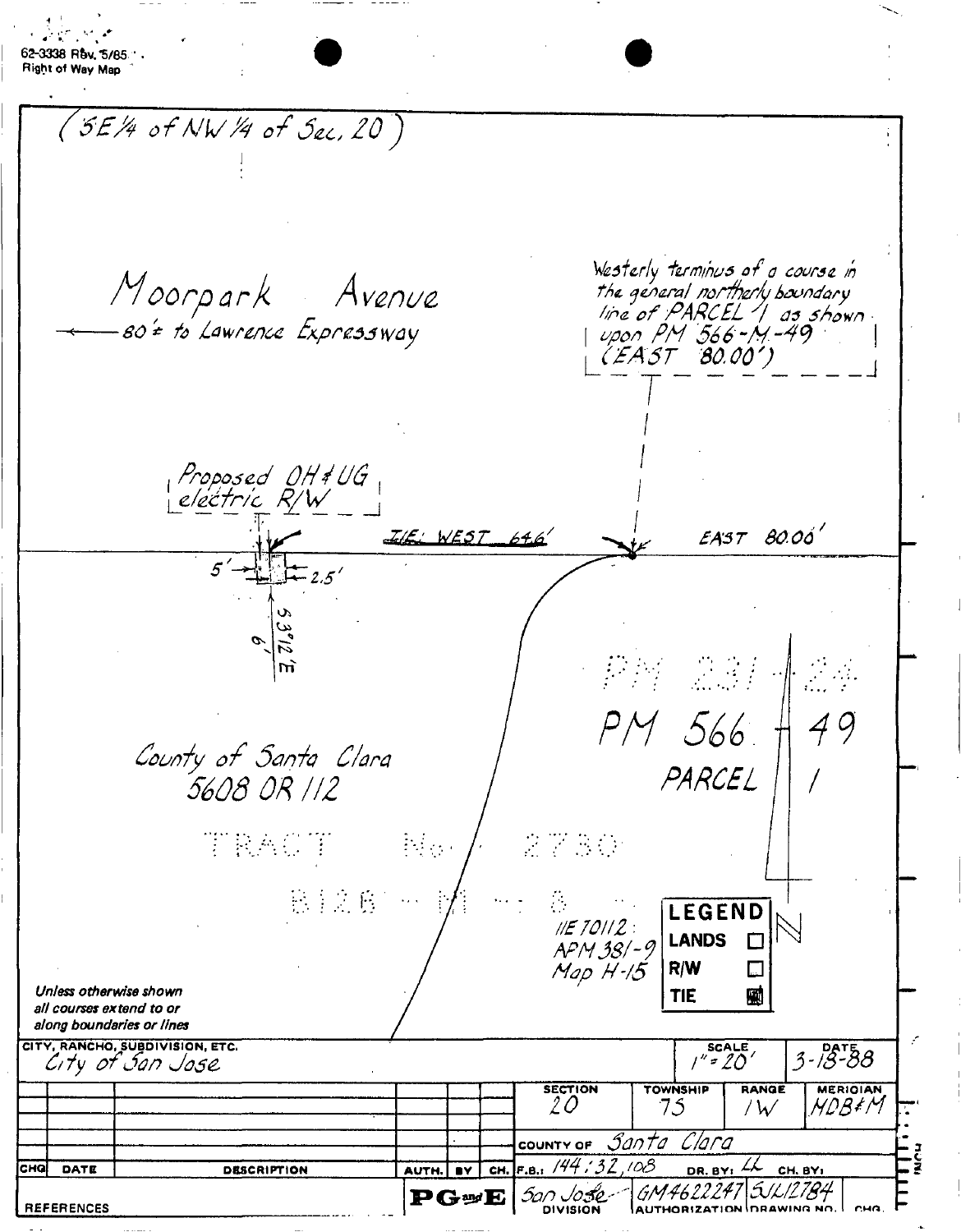| <b>County of Santa Clara</b>                                                                                                                                                                                                                                                                                                                                                                                                                                                                                                                                                                                                                                                                                                                                                                                                                                                                                                                                                                                                      |                                   |                                             | <b>Transportation Agency</b><br>1555 Berger Drive<br>San Jose, California 95112 |  |  |  |  |
|-----------------------------------------------------------------------------------------------------------------------------------------------------------------------------------------------------------------------------------------------------------------------------------------------------------------------------------------------------------------------------------------------------------------------------------------------------------------------------------------------------------------------------------------------------------------------------------------------------------------------------------------------------------------------------------------------------------------------------------------------------------------------------------------------------------------------------------------------------------------------------------------------------------------------------------------------------------------------------------------------------------------------------------|-----------------------------------|---------------------------------------------|---------------------------------------------------------------------------------|--|--|--|--|
| <b>California</b><br>$\nabla A = \vec{S}$                                                                                                                                                                                                                                                                                                                                                                                                                                                                                                                                                                                                                                                                                                                                                                                                                                                                                                                                                                                         |                                   | TRANSMITTAL MEMORANDUM                      |                                                                                 |  |  |  |  |
| Prepared by I. Ho<br>Reviewed by $\qquad$ R. Scott $\mathbb{R}$ .                                                                                                                                                                                                                                                                                                                                                                                                                                                                                                                                                                                                                                                                                                                                                                                                                                                                                                                                                                 | Page <sup>1</sup> of <sup>2</sup> |                                             | S.D. 4                                                                          |  |  |  |  |
| Submitted by J. Reading/<br>APPROVED: DIRECTOR //                                                                                                                                                                                                                                                                                                                                                                                                                                                                                                                                                                                                                                                                                                                                                                                                                                                                                                                                                                                 |                                   | DATE: July 26, 1988                         |                                                                                 |  |  |  |  |
|                                                                                                                                                                                                                                                                                                                                                                                                                                                                                                                                                                                                                                                                                                                                                                                                                                                                                                                                                                                                                                   |                                   |                                             |                                                                                 |  |  |  |  |
|                                                                                                                                                                                                                                                                                                                                                                                                                                                                                                                                                                                                                                                                                                                                                                                                                                                                                                                                                                                                                                   |                                   |                                             |                                                                                 |  |  |  |  |
| COUNTY BOARD OF SUPERVISORS:                                                                                                                                                                                                                                                                                                                                                                                                                                                                                                                                                                                                                                                                                                                                                                                                                                                                                                                                                                                                      |                                   | Agenda Date August 30, 1988 [Item No. 1889] |                                                                                 |  |  |  |  |
| TRANSPORTATION COMMISSION:                                                                                                                                                                                                                                                                                                                                                                                                                                                                                                                                                                                                                                                                                                                                                                                                                                                                                                                                                                                                        |                                   |                                             |                                                                                 |  |  |  |  |
| FROM: FIGONE, PROPERTY, PLANNING AND PROPERTY<br>RESOLUTION AUTHORIZING GRANT OF EASEMENT TO PACIFIC GAS AND<br>SUBJECT: ELECTRIC COMPANY, A CALIFORNIA CORPORATION - EASEMENT DEED<br>FROM SANTA CLARA COUNTY TO PACIFIC GAS AND ELECTRIC COMPANY,<br>PARK AND RIDE FACILITY - LAWRENCE EXPRESSWAY, MOORPARK AVENUE<br>APPROVED BY THE BOARD OF SUPERVISORS<br>OF SANJA CLARA COUNTY AUG 3 0 1988<br>DONALD M. RAINS, Clerk of the Board<br>RECOMMENDED ACTION:<br>$By - 1$<br>Deputy Clerk<br>Adopt the resolution and authorize the Chairperson to execute<br>the Easement Deed.<br>FISCAL IMPLICATIONS:<br>There is no monetary consideration involved.<br>REASONS FOR RECOMMENDATION/BACKGROUND:<br>The Pacific Gas and Electric Company (PG&E) has requested an<br>easement to install an overhead pole line and an underground<br>electrical system within the landscaped area of the park and ride<br>facility at Lawrence Expressway and Moorpark Avenue.<br>The description of the requested easement and the extent of |                                   |                                             |                                                                                 |  |  |  |  |
| PG&E's construction and maintenance requirements are set forth in<br>the Easement Deed.<br>All concerned Transportation Agency Divisions have reviewed<br>this request and have no objections to the granting of the easement.<br>The granting of the easement will have no detrimental effect on the<br>use of the park and ride facility.<br>CONSEQUENCES OF NEGATIVE ACTION:<br>Pacific Gas and Electric Company will not be able to install<br>the overhead pole line and underground electrical facilities.                                                                                                                                                                                                                                                                                                                                                                                                                                                                                                                  |                                   |                                             |                                                                                 |  |  |  |  |

H.,

 $\rightarrow$   $\rightarrow$   $\rightarrow$   $\rightarrow$ 

-76

 $\epsilon \rightarrow \pi$ 

 $\hspace{0.1mm}$ 

An Equel Dependent Light of